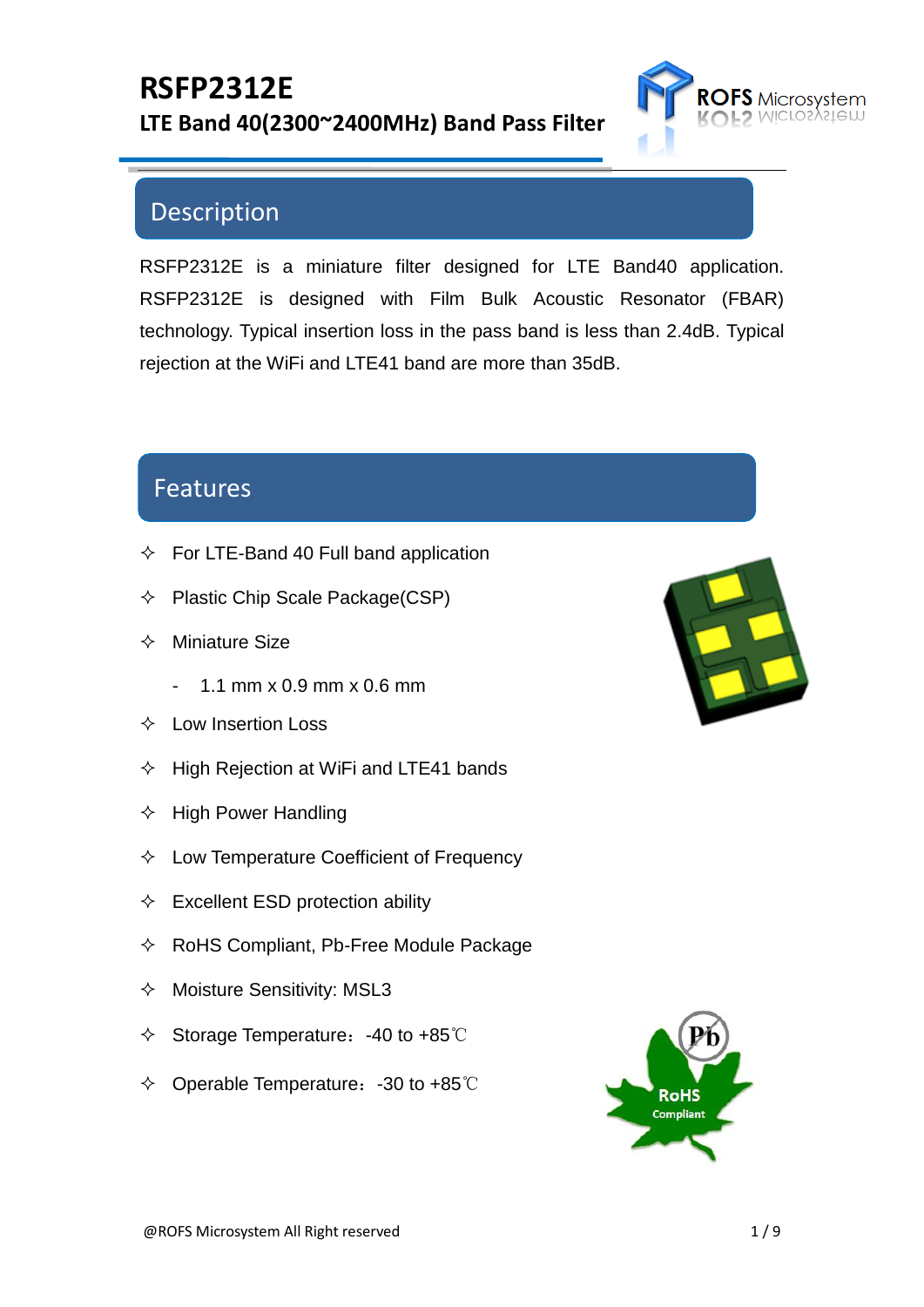

## Electrical Specification

|                                              |             | $T(+25^{\circ}\text{C})$ |             |             | $T(-30^{\circ}\text{C})$ |             |             | $T(+85^\circ)$ |             |      |
|----------------------------------------------|-------------|--------------------------|-------------|-------------|--------------------------|-------------|-------------|----------------|-------------|------|
| <b>Parameter</b><br>(Operable Temperature)   | <b>Min</b>  | <b>Typ</b>               | Max         | Min         | <b>Typ</b>               | Max         | Min         | <b>Typ</b>     | Max         | Unit |
| <b>Insertion Loss</b> (2300 $\sim$ 2310 MHz) | $\lambda$   | $-1.8$                   | $-2.6$      | $\setminus$ | $-1.8$                   | $-2.9$      | $\setminus$ | $-1.8$         | $-2.5$      | dB   |
| <b>Insertion Loss</b> (2310 $\sim$ 2395 MHz) | V           | $-1.5$                   | $-2.4$      | $\setminus$ | $-1.5$                   | $-2.4$      | $\setminus$ | $-1.6$         | $-2.6$      | dB   |
| <b>Insertion Loss</b> (2395 $\sim$ 2400 MHz) | $\setminus$ | $-2.1$                   | $-3.0$      | X           | $-1.8$                   | $-2.7$      | $\setminus$ | $-2.6$         | $-3.2$      | dB   |
| <b>Ripple</b> (2300 $\sim$ 2310 MHz)         | V           | 0.5                      | 0.7         | $\setminus$ | 0.7                      | 0.7         | $\setminus$ | 0.4            | 0.7         | dB   |
| Ripple(2310 $\sim$ 2395 MHz)                 | A.          | 0.8                      | 1.0         | $\setminus$ | 0.9                      | 1.0         | $\setminus$ | 0.9            | 1.0         | dB   |
| <b>Ripple</b> (2395 $\sim$ 2400 MHz)         | A.          | 0.4                      | 0.8         | $\lambda$   | 0.3                      | 0.8         | $\setminus$ | 0.5            | 0.8         | dB   |
| Return Loss $(2300 \sim 2400 \text{ MHz})$   | $-12.0$     | $-15.0$                  | X           | $-12.0$     | $-15.0$                  | A.          | $-12.0$     | $-15.0$        | X           | dB   |
| <b>Absolute Attenuation</b>                  |             | N                        |             |             | N                        |             |             | ∖              |             |      |
| 750 ~ 1577 MHz                               | $-25.0$     | $-38.0$                  | $\setminus$ | $-25.0$     | $-38.0$                  | $\setminus$ | $-25.0$     | $-38.0$        | $\setminus$ | dB   |
| 1577 ~ 1680 MHz                              | $-25.0$     | $-30.0$                  | X.          | $-25.0$     | $-30.0$                  | X           | $-25.0$     | $-30.0$        | X           | dB   |
| 1845 ~ 1880 MHz                              | $-24.0$     | $-28.0$                  | X           | $-24.0$     | $-28.0$                  | X           | $-24.0$     | $-28.0$        | $\setminus$ | dB   |
| 2110 ~ 2170 MHz                              | $-25.0$     | $-28.0$                  | A.          | $-25.0$     | $-28.0$                  | X           | $-25.0$     | $-28.0$        | A.          | dB   |
| 2420 ~ 2427 MHz                              | $-15.0$     | $-53.0$                  | X.          | $-15.0$     | $-30.0$                  | A.          | $-35.0$     | $-60.0$        | $\setminus$ | dB   |
| $2427 \sim 2460$ MHz                         | $-45.0$     | $-60.0$                  | A.          | $-45.0$     | $-60.0$                  | X           | $-45.0$     | $-60.0$        | X           | dB   |
| $2460 \sim 2500$ MHz                         | $-35.0$     | $-45.0$                  | X           | $-35.0$     | $-45.0$                  | X           | $-35.0$     | $-45.0$        | $\setminus$ | dB   |
| 4600 $\sim$ 4800 MHz                         | $-35.0$     | $-45.0$                  | $\setminus$ | $-35.0$     | $-45.0$                  | X           | $-35.0$     | $-45.0$        | X           | dB   |
| 6900 $\sim$ 7200 MHz                         | $-15.0$     | $-34.0$                  | $\setminus$ | $-15.0$     | $-34.0$                  | V           | $-15.0$     | $-34.0$        | N           | dB   |

\* **Typ Data** is the integrated value of the linear S-parameter over indicated band。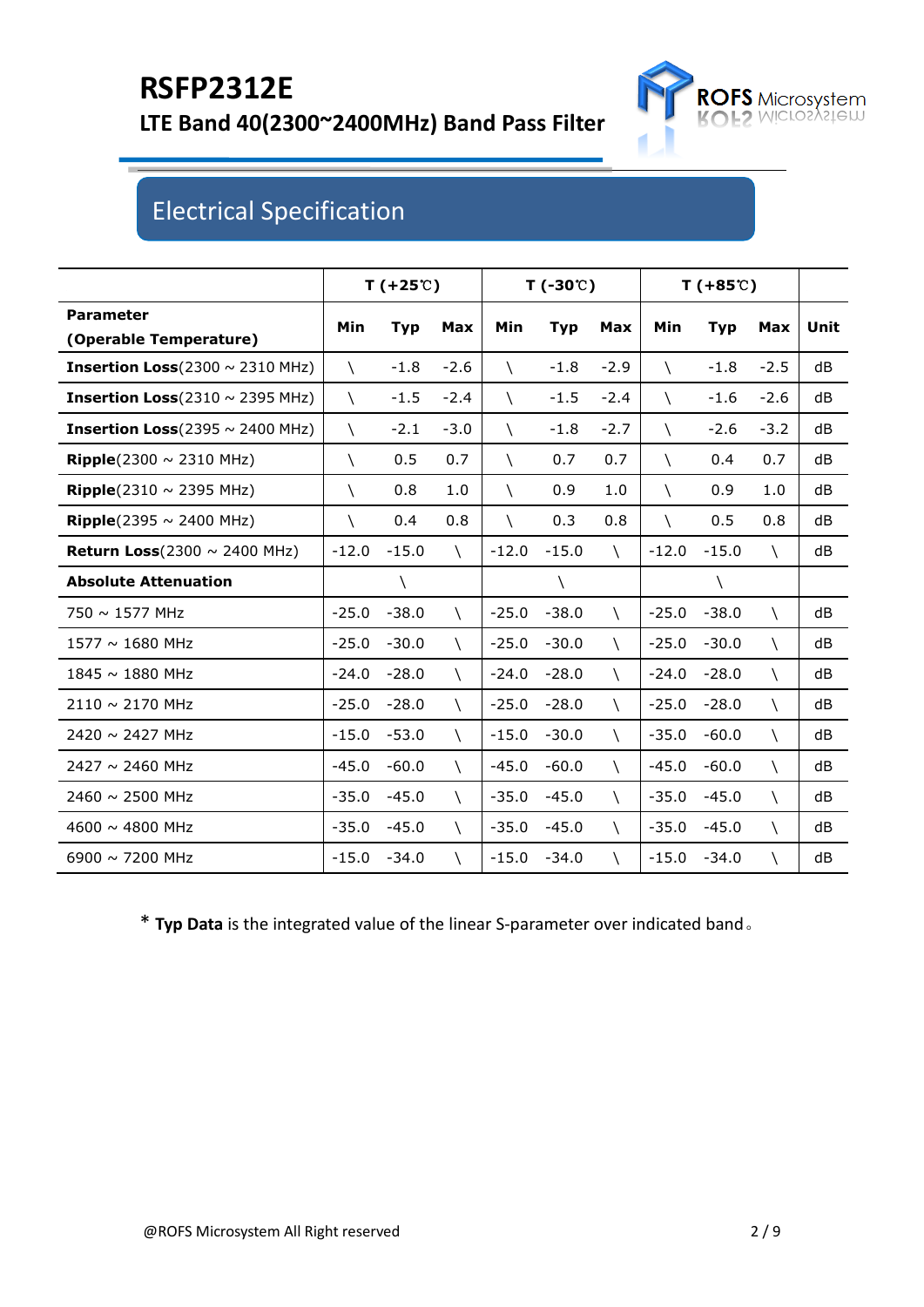

# Typical Performance at Tc=25°C





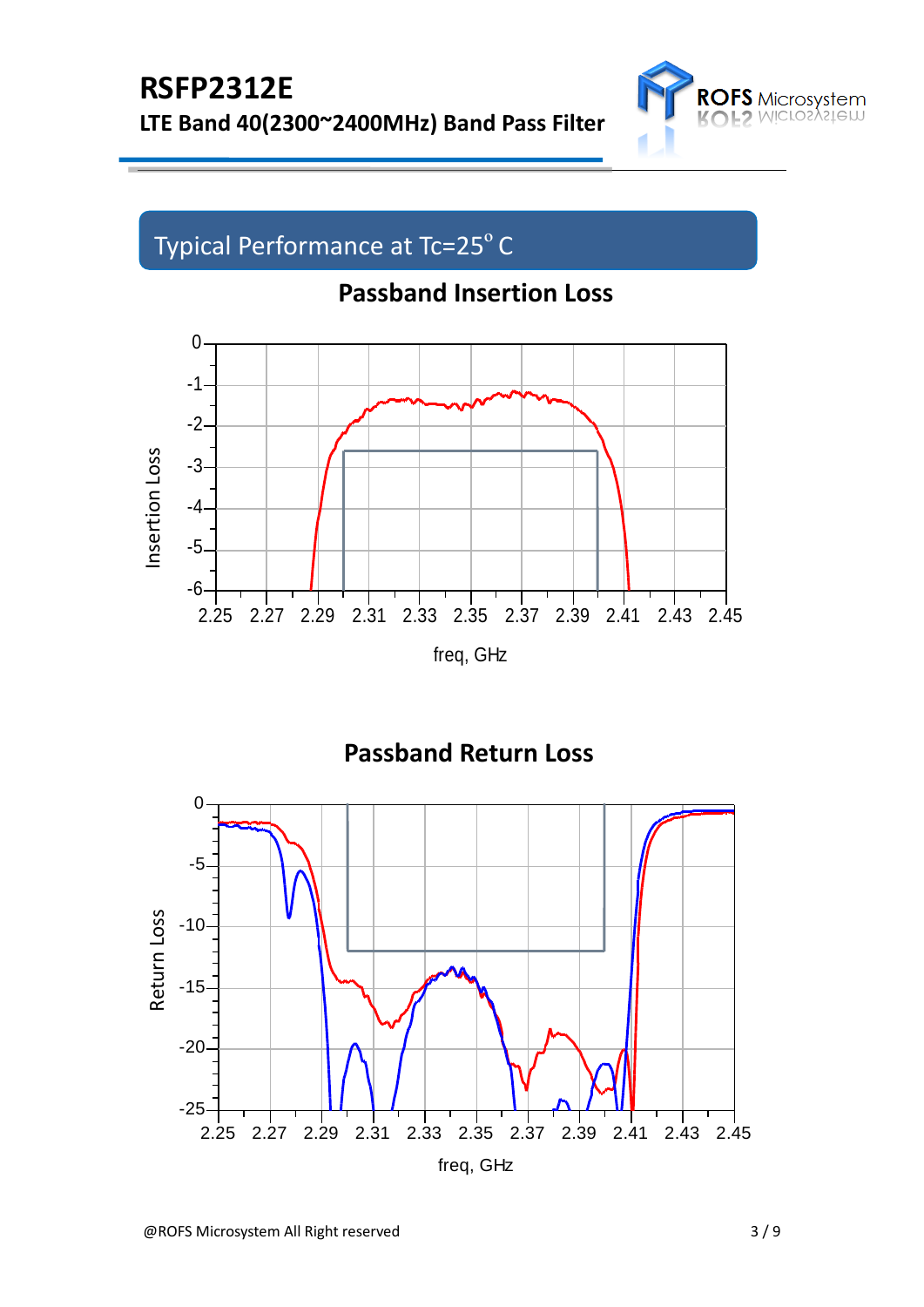



 **Narrowband Insertion Loss**

 **Wideband Insertion Loss**

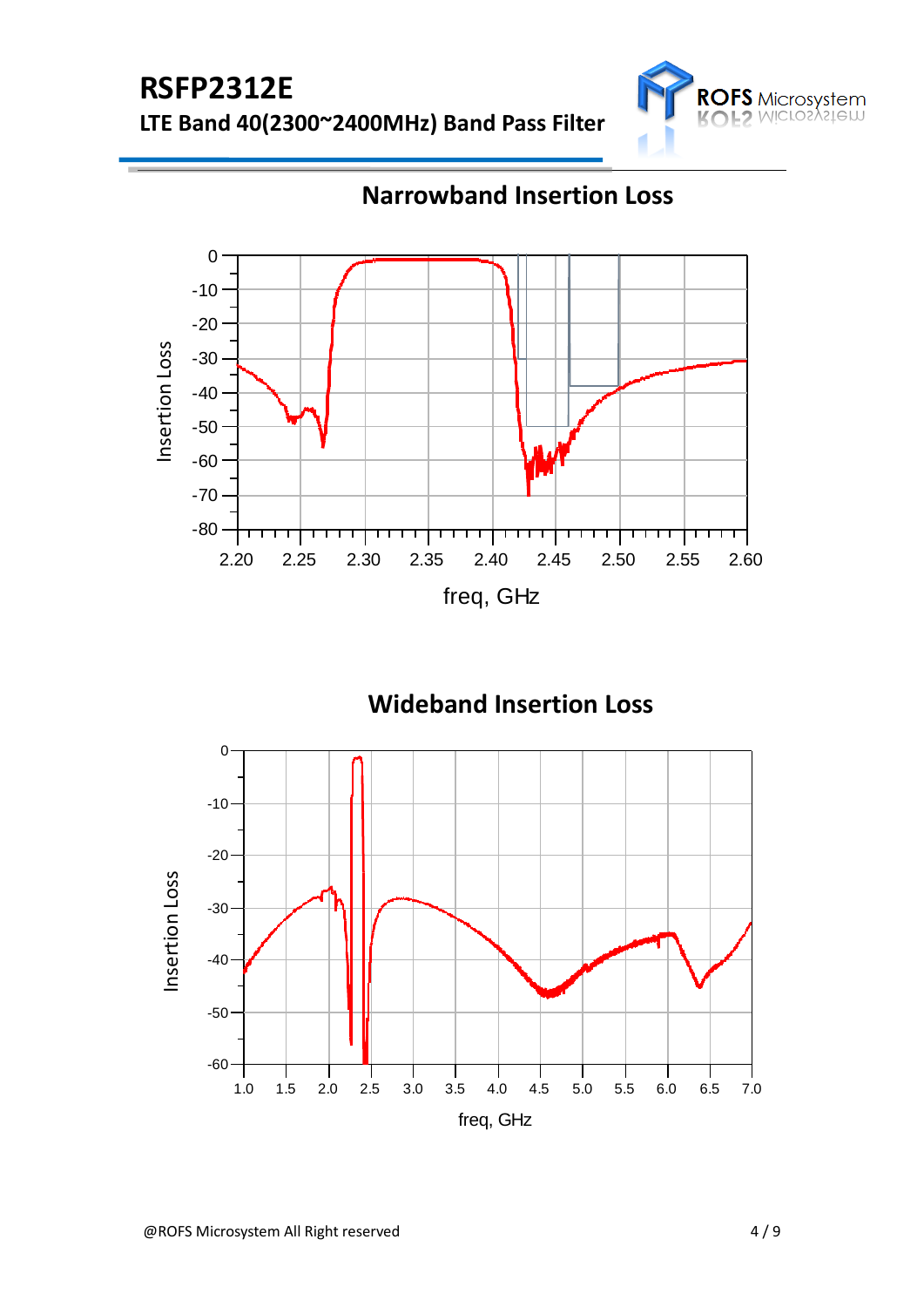# **RSFP2312E**

**LTE Band 40(2300~2400MHz) Band Pass Filter**



## **Input Smith Chart S11**



**Output Smith Chart S22**



freq (2.300GHz to 2.400GHz)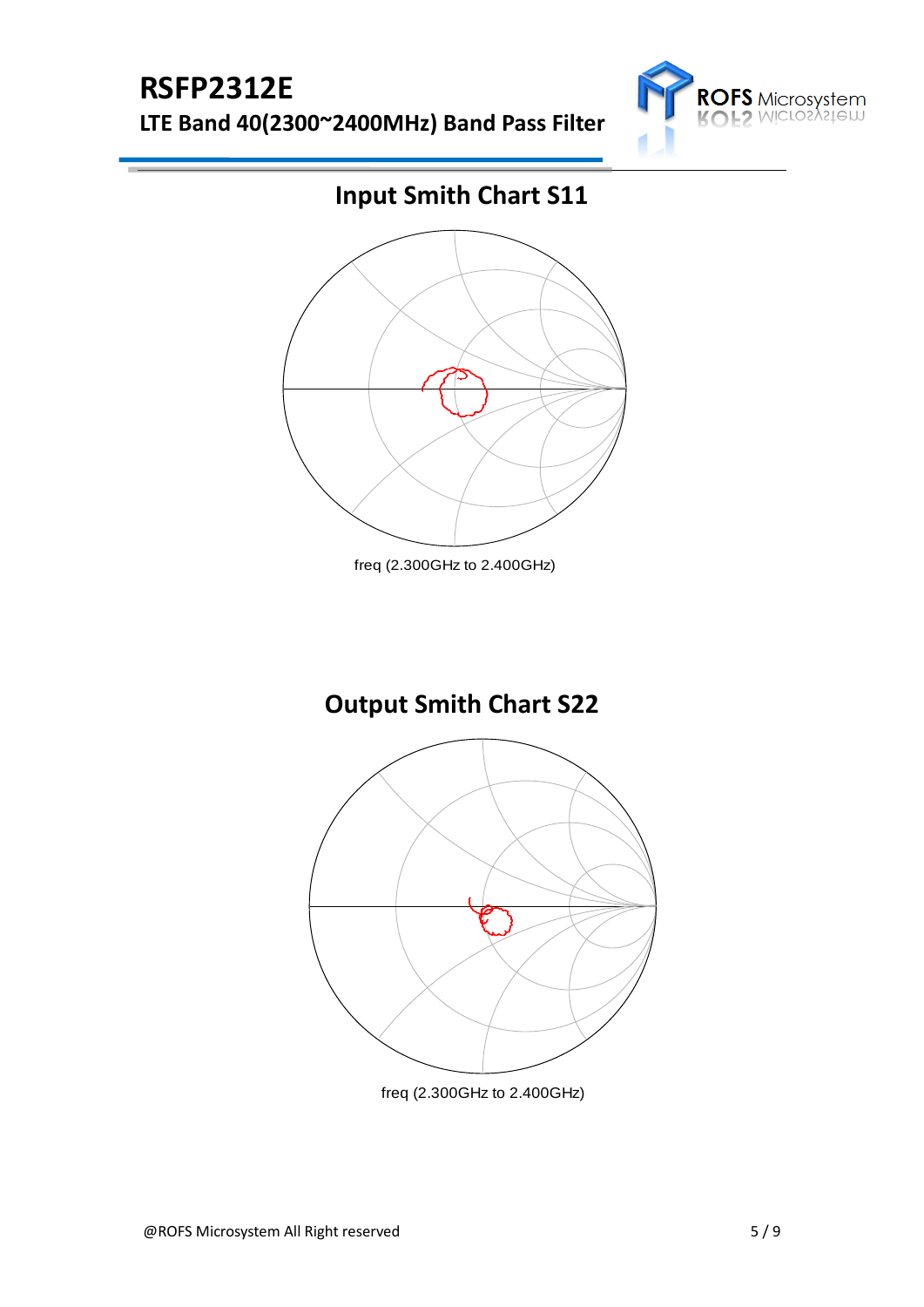

## Package Outline



| <b>Symbol</b> | <b>DIMENSION REQUIREMNET</b> |            |      |  |  |  |  |
|---------------|------------------------------|------------|------|--|--|--|--|
|               |                              | <b>NOM</b> | лах  |  |  |  |  |
| А             | 0.55                         | 0.60       | 0.65 |  |  |  |  |
| А             | 0.16                         | 0.19       | 0.22 |  |  |  |  |
| В             | 0.22                         | 0.25       | 0.28 |  |  |  |  |
|               | 0.15                         | 0.18       | 0.21 |  |  |  |  |
| D             | 1.05                         | 1.10       | 15   |  |  |  |  |
|               | 0.85                         | 0.90       | 0.95 |  |  |  |  |
|               |                              | 0.075      |      |  |  |  |  |
| 12            | 0.075                        |            |      |  |  |  |  |

#### Notes:

1: Dimension: mm 2: Dimensions nominal unless otherwise noted

3: Contact area are gold plated

4: Pad (1) to (5) are same size

5: X X is ROFS inside code

#### Pin connection:  $\mathbf{1}$

Input<br>Output  $2,3,5$  Ground

#### Test Circuit



Notes: Matching component values shown are ROFS evaluation board result, please adjust component values by the actual use environment.

### PCB FootPrint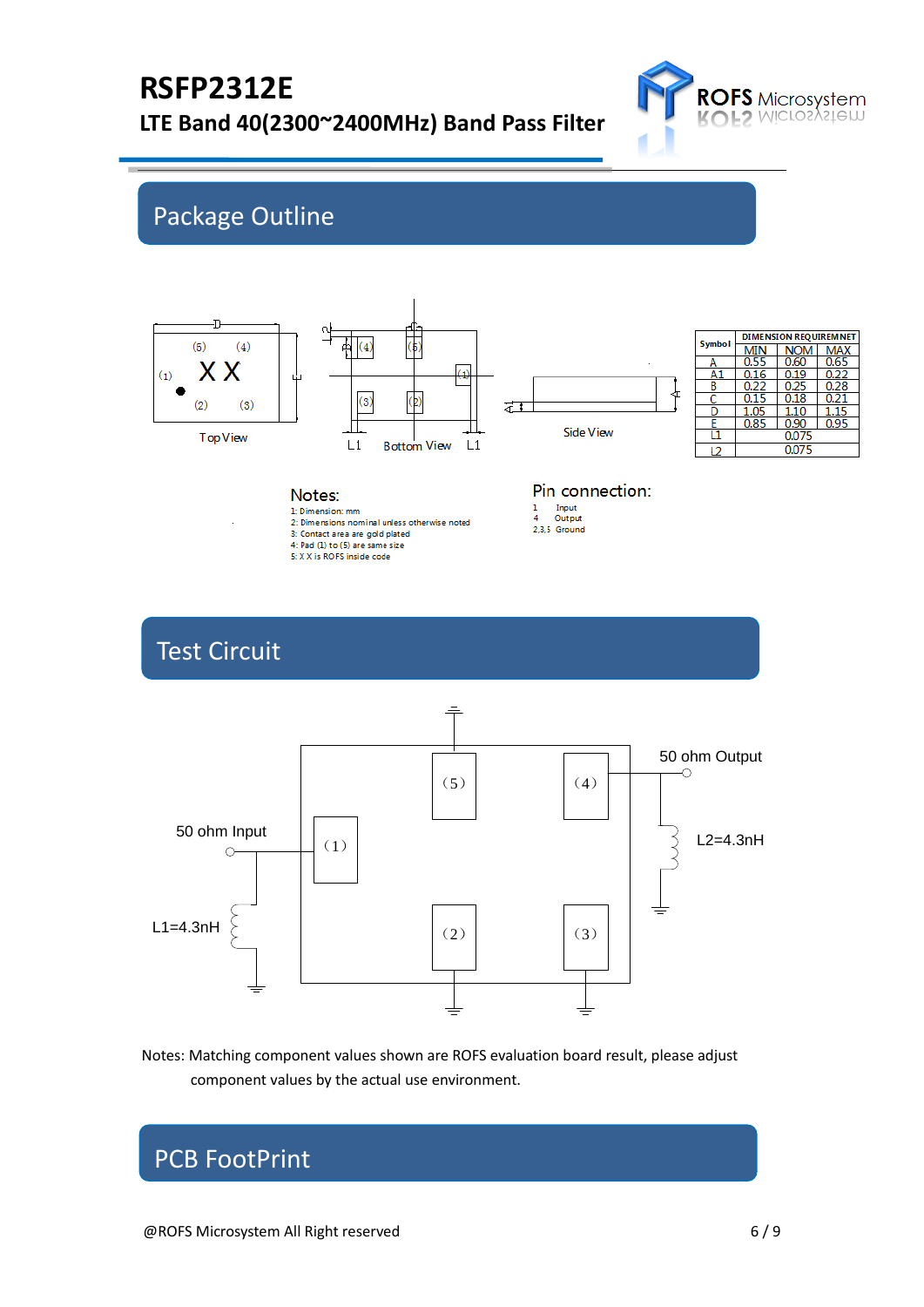



#### NOTE:

- 1. Black indicates metalized area.
- 2. This footprint represents a recommendation only, some modification may be necessary to suit end user assembly materials and processes.
- 3. For solder pad recommendation see mechanical information.
- 4. Dimensions shown are nominal in millimeters.

## Packing

**1. Tape Dimension**



#### **2. Reel Dimension**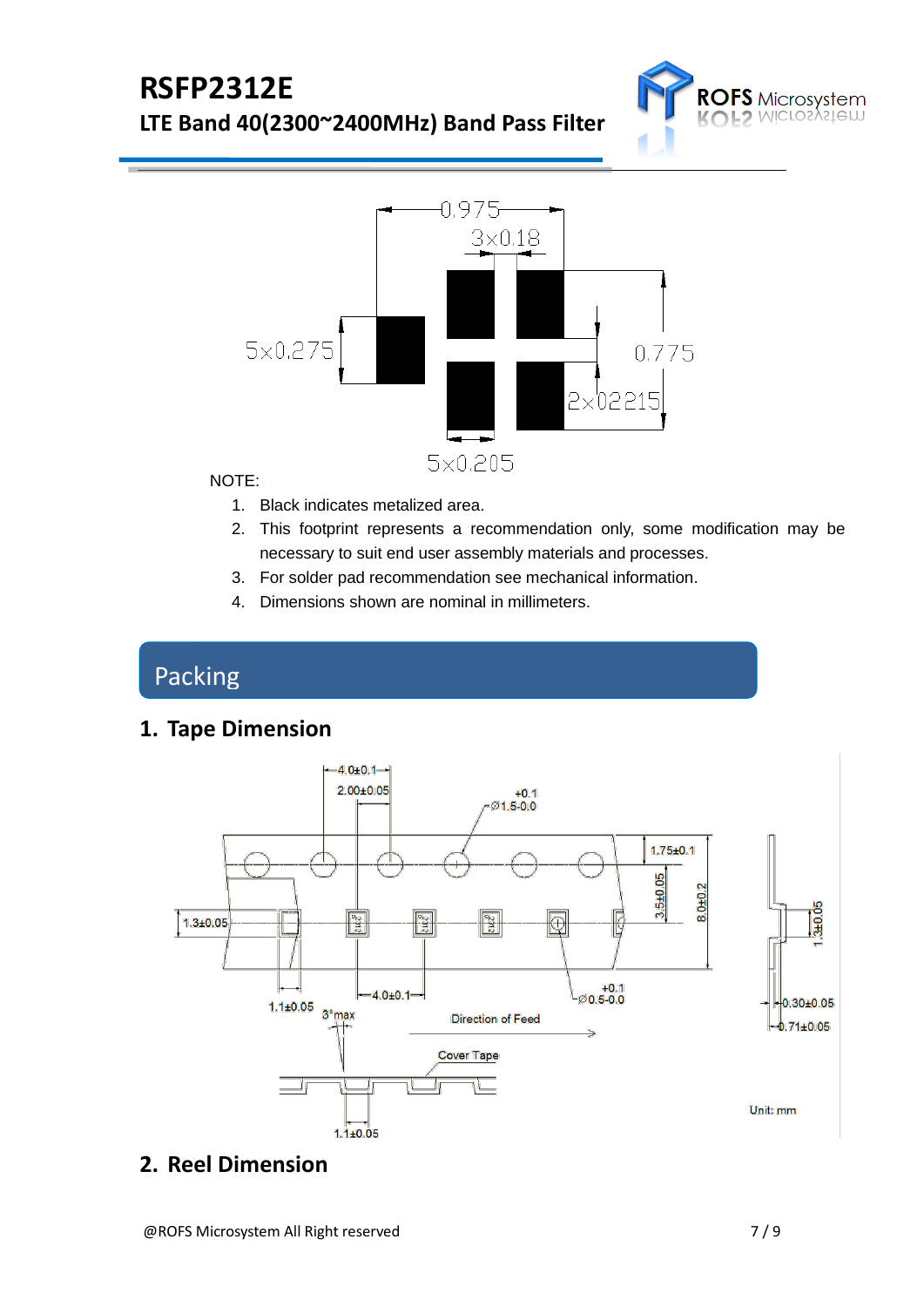

#### 5000Pcs/Reel





Unit: mm

## Recommended IR Reflow Profile